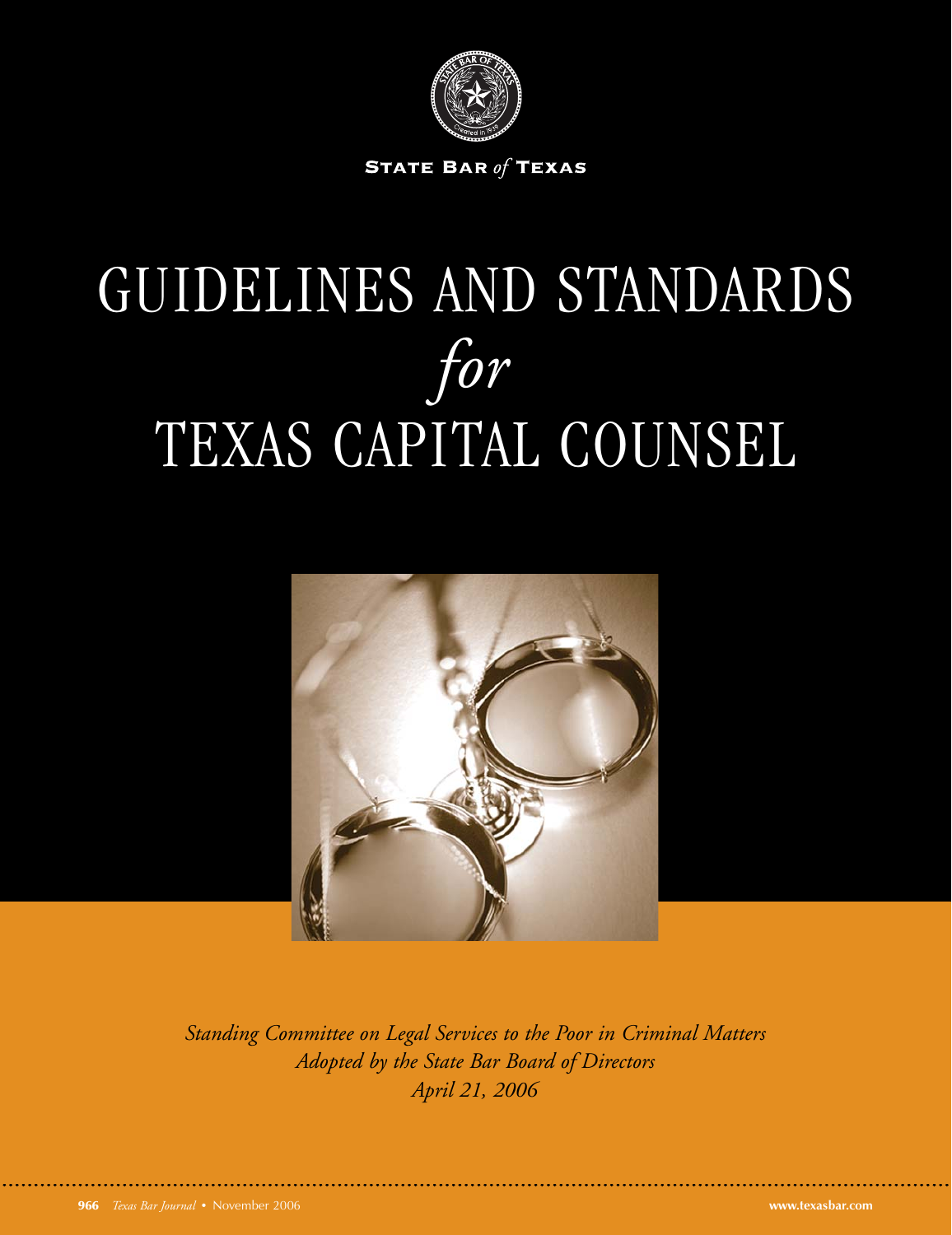

n April 21, 2006, the Board of Directors of the State Bar of Texas adopted the *Guidelines and Standards for Texas* **C**<sup>n</sup> April 21, 2006, the Board of Directors of the State Bar of Texas adopted the Guidelines and Standards for Texas Capital Counsel. These guidelines and standards articulate the statewide standard of practice for the defense of capital cases in order to ensure high quality representation for all persons facing the death penalty in the State of Texas. The *Guidelines and Standards for Texas Capital Counsel* are a Texas-specific version of the American Bar Association's *Guidelines for the Appointment and Performance of Defense Counsel in Death Penalty Cases*, as drafted by the State Bar of Texas Standing Committee on Legal Services to the Poor in Criminal Matters. The adoption of these guidelines is an important accomplishment for the State Bar of Texas and the criminal justice system of the state.

Through its research in this area, the committee determined that a clear outline of necessary defense attorney performance standards in capital cases would benefit not only defendants, most of whom are indigent, but also the legal profession and the justice system as a whole. As the guidelines point out, successful representation requires conducting a factual investigation, often involving highly specialized forensic science, cultivating a range of witnesses, utilizing mitigation specialists highly trained in mental health and mental retardation issues, and making use of a team approach that combines members from several disciplines.

The committee, which includes defense attorneys, judges, prosecutors, and public members, determined the need for a comprehensive tool to guide counsel representing defendants in death penalty cases. To this end, the committee designed the *Guidelines and Standards for Texas Capital Counsel*, which pro-

#### GUIDELINE 1.1 Objective and Scope of Guidelines

- A. The objective of these Guidelines is to set forth a statewide standard of practice for the defense of capital cases in order to ensure high quality legal representation for all persons facing the possible imposition or execution of a death sentence by any State of Texas jurisdiction.
- B. These Guidelines apply from the moment the client is taken into custody and extend to all stages of every case in which the State of Texas may be entitled to seek the death penalty, including initial and ongoing investigation, pretrial proceedings, trial, post-conviction review, clemency proceedings, and any connected litigation.

#### GUIDELINE 2.1 Adoption and Implementation of a Plan to Provide High Quality Legal Representation in Death Penalty Cases

A. Each jurisdiction should adopt and implement a plan formalizing the means by which high quality legal representation in death penalty cases is to be provided in accordance with these Guidelines (the "Legal Representation Plan").

vides detailed practice standards for competent representation in these critical cases.

The committee adapted the ABA's guidelines to fit the needs of capital litigation in Texas. For example, recognizing that some people facing the death penalty in Texas are citizens of other countries, a section was added detailing the additional obligations of counsel representing foreign nationals in capital cases. In addition, the committee included an expanded section instructing attorneys on how to adequately investigate and present a writ of habeas corpus in capital cases.

The *Guidelines and Standards for Texas Capital Counsel* provide guidance on the necessary qualifications of defense counsel and detail who should be included on a defense team. They warn that the workload of attorneys representing defendants in death penalty cases must be monitored and that attorneys should give priority to death penalty clients. The guidelines detail the types of training defense counsel should obtain and also instruct attorneys on funding and compensation matters.

The guidelines then detail the steps counsel must take in trial preparation, the duty to seek an agreed-upon disposition, and the special issues concerning the penalty stage of capital trials. The duties of post-trial counsel, including separate sections for direct appeal, habeas, and clemency counsel, are also presented. The guidelines extensively detail each of these duties, in an easy to understand, step-by-step style.

The committee appreciates the support of the State Bar of Texas Board of Directors in adopting the guidelines and standards. The committee is confident that these guidelines will elevate the quality of representation of indigent people, and all people, in capital cases in Texas.

- B. The Legal Representation Plan should set forth how the jurisdiction will conform to each of these Guidelines.
- C. All elements of the Legal Representation Plan should be structured to ensure that counsel defending death penalty cases are able to do so free from political influence and under conditions that enable them to provide zealous advocacy in accordance with professional standards.

#### GUIDELINE 3.1 The Defense Team and Supporting Services

- A. The Legal Representation Plan should provide for assembly of a defense team that will provide high quality legal representation.
	- 1. The defense team should consist of no fewer than two attorneys qualified in accordance with GUIDELINE 4.1, an investigator, and a mitigation specialist.
	- 2. The defense team should contain at least one member qualified by training and experience to screen individuals for the presence of mental or psychological disorders or impairments.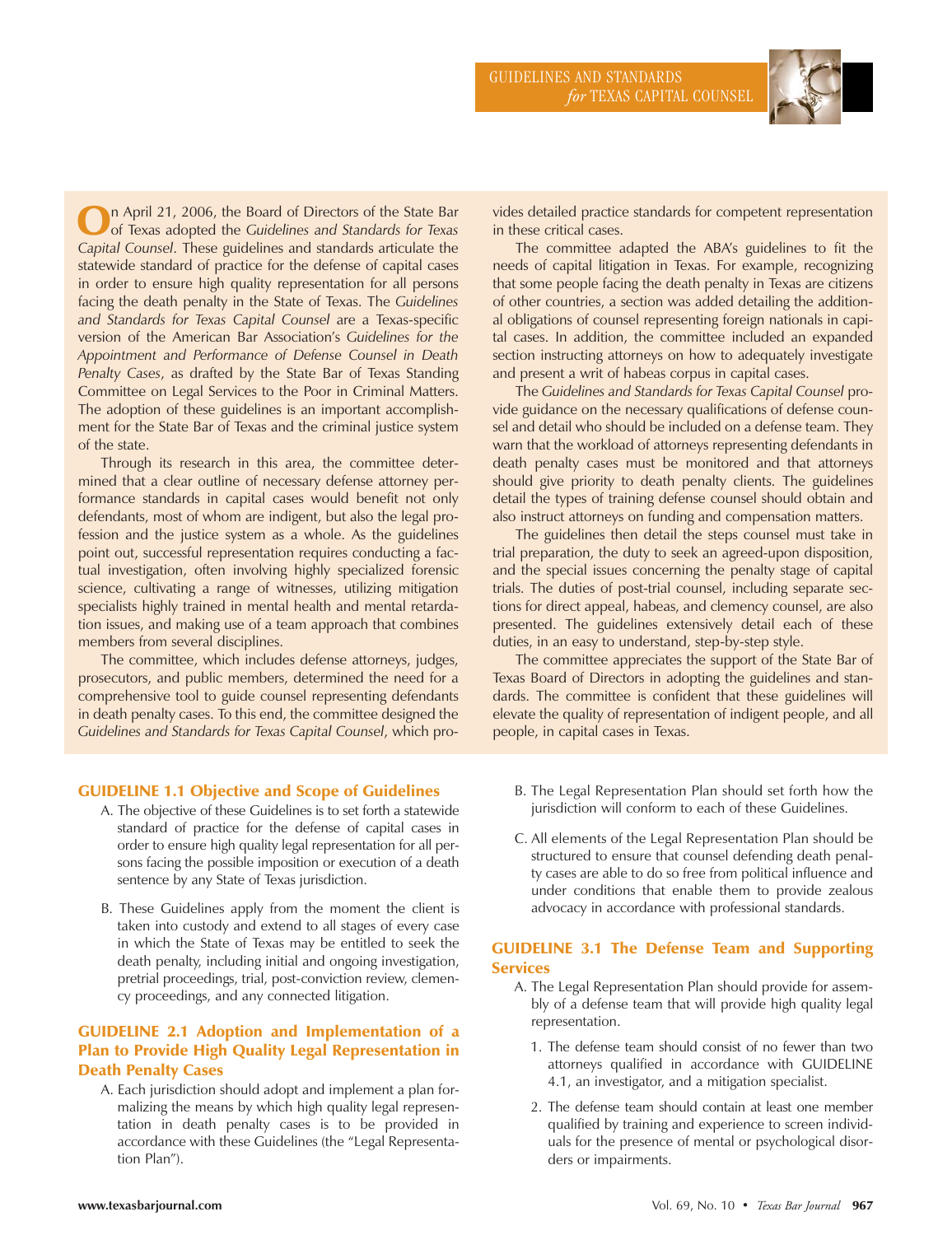

- B. The Legal Representation Plan should provide for counsel to receive the assistance of all expert, investigative, and other ancillary professional services reasonably necessary or appropriate to provide high quality legal representation at every stage of the proceedings. The Plan should specifically ensure provision of such services to private attorneys whose clients are financially unable to afford them.
	- 1. Counsel should have the right to have such services provided by persons independent of the government.
	- 2. Counsel should have the right to protect the confidentiality of communications with the persons providing such services to the same extent as would counsel paying such persons from private funds.

#### GUIDELINE 4.1 Qualifications of Defense Counsel

- A. Qualification standards for defense counsel in capital cases should be developed and published. These standards should be construed and applied in such a way as to further the overriding goal of providing each client with high quality legal representation.
- B. In formulating qualification standards, the following principles should insure:
	- 1. That every attorney representing a capital defendant has:
		- a. obtained a license or permission to practice in the jurisdiction:
		- b. demonstrated a commitment to providing zealous advocacy and high quality legal representation in the defense of capital cases; and satisfied the training requirements set forth in GUIDELINE 7.1.
	- 2. That the pool of defense attorneys as a whole is such that each capital defendant within the jurisdiction receives high quality legal representation. Accordingly, the qualification standards should insure that the pool includes sufficient numbers of attorneys who have demonstrated:
		- a. substantial knowledge and understanding of the relevant state, federal and international law, both procedural and substantive, governing capital cases;
		- b. skill in the management and conduct of complex negotiations and litigation;
		- c. skill in legal research, analysis, and the drafting of litigation documents;
		- d. skill in oral advocacy;
		- e. skill in the use of expert witnesses and familiarity with common areas of forensic investigation, including fingerprints, ballistics, forensic pathology, and DNA evidence;
		- f. skill in the investigation, preparation, and presentation of mitigating evidence;
		- g. skill in the elements of trial advocacy, such as jury selection, cross-examination of witnesses, and opening and closing statements; and,
		- h. skill in the elements of trial advocacy, such as jury

selection, cross-examination of witnesses, and opening and closing statements.

#### GUIDELINE 5.1 Workload

A. Effectual mechanisms should be implemented to ensure that the workload of attorneys representing defendants in death penalty cases is maintained at a level that enables counsel to provide each client with high quality legal representation in accordance with these Guidelines.

#### GUIDELINE 6.1 Monitoring; Removal

- A. The performance of all defense counsel should be monitored to ensure that the client is receiving high quality legal representation. Where there is evidence that an attorney is not providing high quality legal representation, appropriate action should be taken to protect the interests of the attorney's current and potential clients.
- B. A regular procedure for investigating and resolving any complaints made by judges, clients, attorneys, or others should be established and publicized, should defense counsel fail to provide high quality representation.
- C. The rosters of attorneys who have been certified to accept appointments in capital cases should be periodically reviewed to ensure that those attorneys remain capable of providing high quality legal representation. Where there is evidence that an attorney has failed to provide high quality legal representation, the attorney should not receive additional appointments and should be removed from the roster. Where there is evidence that a systemic defect in a defender office has caused the office to fail to provide high quality legal representation, the office should not receive additional appointments.
- D. Before taking final action making an attorney or a defender office ineligible to receive additional appointments, written notice should be given that such action is being contemplated, and give the attorney or defender office opportunity to respond in writing.
- E. An attorney or defender office sanctioned pursuant to this Guideline should be restored to the roster only in exceptional circumstances.
- F. This Guideline should be implemented consistently with GUIDELINE 2.1, so that an attorney's zealous representation of a client cannot be cause for the imposition of sanctions pursuant to this guideline.

#### GUIDELINE 7.1 Training

- A. The Legal Representation Plan should provide funds for the effective training, professional development, and continuing education of all members of the defense team.
- B. Attorneys seeking to qualify to receive appointments should be required to satisfactorily complete a comprehensive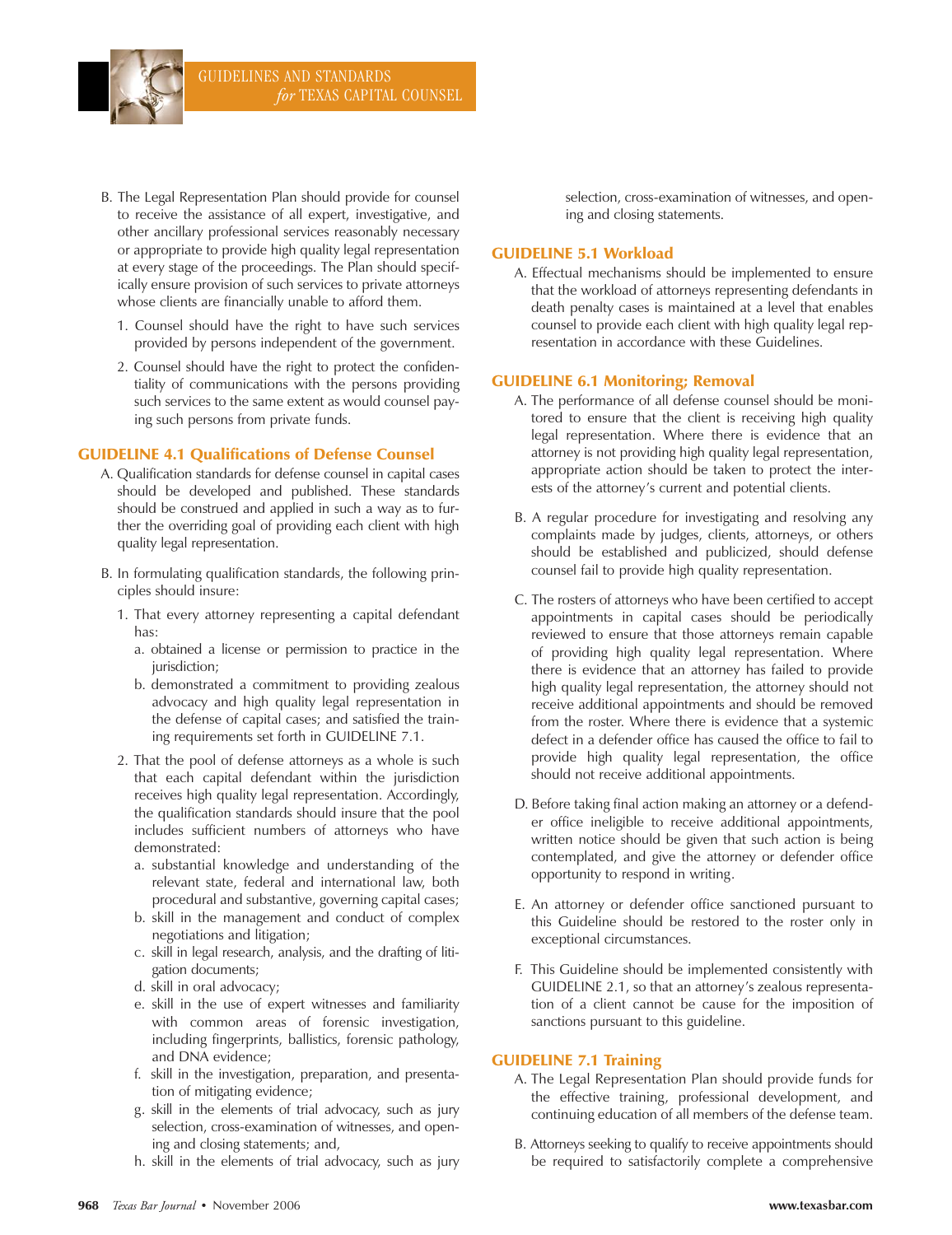

training program in the defense of capital cases. Such a program should include, but not be limited to, presentations and training in the following areas:

- 1. relevant state, federal, and international law;
- 2. pleading and motion practice;
- 3. pretrial investigation, preparation, and theory development regarding guilt/innocence and penalty;
- 4. jury selection;
- 5. trial preparation and presentation, including the use of experts;
- 6. ethical considerations particular to capital defense representation;
- 7. preservation of the record and of issues for post-conviction review;
- 8. counsel's relationship with the client and his family;
- 9. post-conviction litigation in state and federal courts;
- 10. the presentation and rebuttal of scientific evidence, and developments in mental health fields and other relevant areas of forensic and biological science;
- 11. the unique issues relating to the defense of those charged with committing capital offenses when under the age of 18.
- C. Attorneys seeking to remain on the roster or appointment roster should be required to attend and successfully complete, at least once every two years, a specialized training program that focuses on the defense of death penalty cases.
- D. All non-attorneys wishing to be eligible to participate on defense teams should receive continuing professional education appropriate to their areas of expertise.

#### GUIDELINE 8.1 Funding and Compensation

- A. The Legal Representation Plan must ensure funding for the full cost of high quality legal representation, as defined by these Guidelines, by the defense team and outside experts selected by counsel.
- B. Counsel in death penalty cases should be fully compensated at a rate that is commensurate with the provision of high quality legal representation and reflects the extraordinary responsibilities inherent in death penalty representation.
	- 1. Flat fees, caps on compensation, and lump-sum contracts are improper in death penalty cases.
	- 2. Attorneys employed by defender organizations should be compensated according to a salary scale that is commensurate with the salary scale of the prosecutor's office in the jurisdiction.
	- 3. Appointed counsel should be fully compensated for actual time and service performed at an hourly rate

commensurate with the prevailing rates for similar services performed by retained counsel in the jurisdiction, with no distinction between rates for services performed in or out of court. Periodic billing and payment should be available.

- C. Non-attorney members of the defense team should be fully compensated at a rate that is commensurate with the provision of high quality legal representation and reflects the specialized skills needed by those who assist counsel with the litigation of death penalty cases, such as:
	- 1. Investigators employed by defender organizations should be compensated according to a salary scale that is commensurate with the salary scale of the prosecutor's office in the jurisdiction.
	- 2. Mitigation specialists and experts employed by defender organizations should be compensated according to a salary scale that is commensurate with the salary scale for comparable expert services in the private sector.
	- 3. Members of the defense team assisting private counsel should be fully compensated for actual time and service performed at an hourly rate commensurate with prevailing rates paid by retained counsel in the jurisdiction for similar services, with no distinction between rates for services performed in or out of court. Periodic billing and payment should be available.
	- 4. Additional compensation should be provided in unusually protracted or extraordinary cases.
	- 5. Counsel and members of the defense team should be fully reimbursed for reasonable incidental expenses.

#### GUIDELINE 9.1 Establishment of Performance Standards

A. The standards of performance should be formulated so as to insure that all counsel provide high quality legal representation in capital cases in accordance with these Guidelines. The standards of performance should include, but not be limited to, the specific standards set out in these Guidelines.

#### GUIDELINE 9.2 Applicability of Performance Standards

A. Counsel should provide high quality legal representation in accordance with these Guidelines for so long as the jurisdiction is legally entitled to seek the death penalty.

#### GUIDELINE 9.3 Obligations of Counsel Respecting **Workload**

- A. Counsel representing clients in death penalty cases should limit their caseloads to the level needed to provide each client with high quality legal representation in accordance with these Guidelines.
- B. Counsel representing the death penalty clients must, due to the severity of nature of the case and the necessity for time-consuming research and preparation, give priority to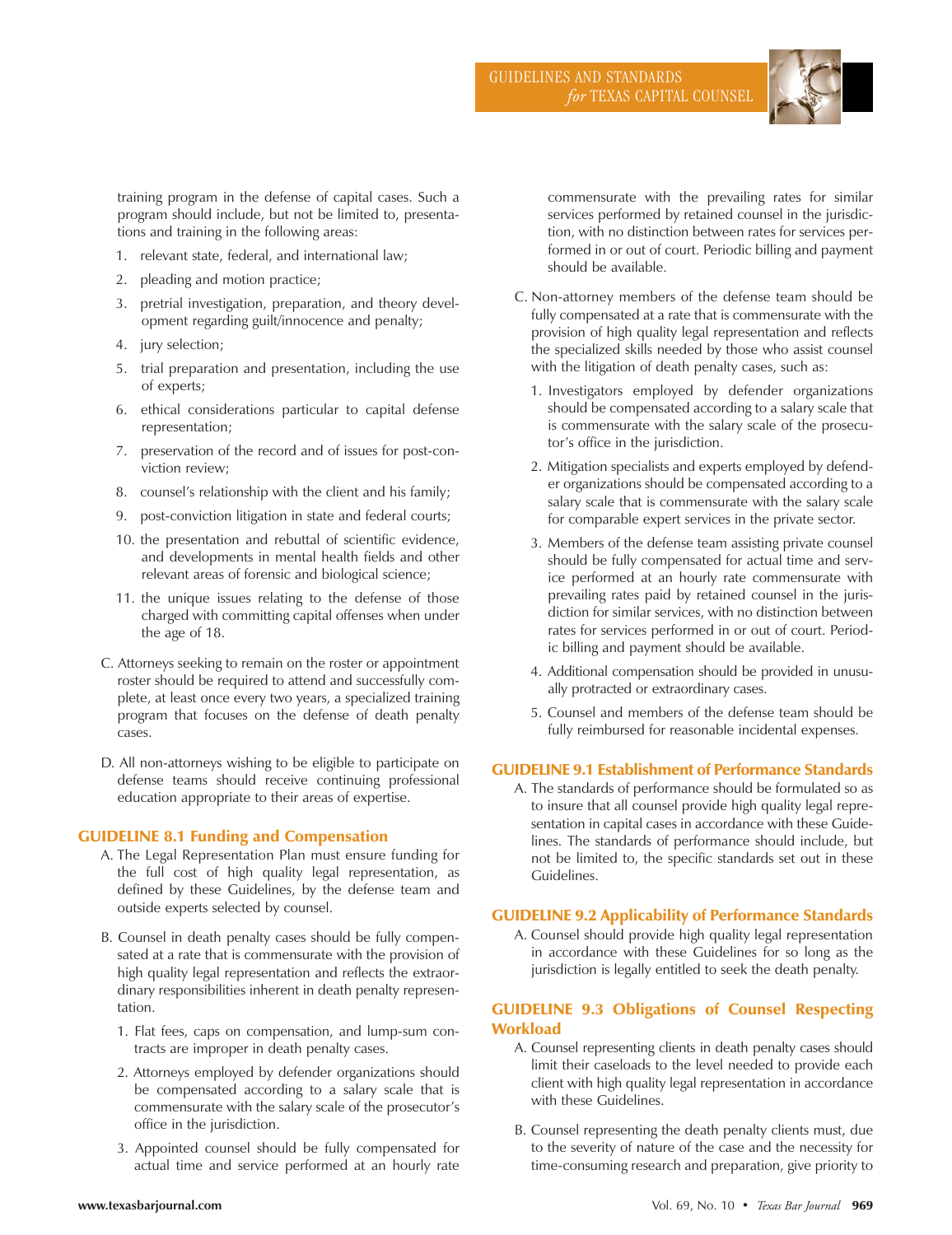

death penalty clients over their other caseload.

C. In the event that counsel's caseload becomes overextended after acceptance of a death penalty case, so that reasonable time is not available to properly complete the tasks necessary for providing maximum quality representation, counsel should notify the court and request additional legal assistance, or seek to withdraw, or take steps to reduce other caseload matters which conflict with his death penalty representation.

#### GUIDELINE 10.1 The Defense Team

- A. After the appearance of Lead counsel, either by court appointment or being retained to represent the defendant, lead counsel bears overall responsibility for the performance of the defense team, and should allocate, direct, and supervise its work in accordance with these Guidelines and professional standards.
	- 1. Subject to the foregoing, lead counsel may delegate to other members of the defense team duties imposed by these Guidelines, unless:
	- 2. The Guideline specifically imposes the duty on "lead counsel," or the Guideline specifically imposes the duty on "all counsel" or "all members of the defense team."
- B. As soon as possible after designation, lead counsel should assemble a defense team by:
	- 1. Requesting the court to appoint associate counsel to assist lead counsel with the responsibilities of representation. Lead counsel should consult with available potential associate counsel to insure their qualifications, desire and availability to properly assist in the representation.
	- 2. Lead counsel, in consultation with associate counsel, should make application to the Court for financial assistance for securing the following additional services for the defense team:
		- a. A private investigator to conduct factual investigations of the case on guilt-innocence and punishment issues;
		- b. A qualified "mitigation expert" should be enlisted, if the existing defense team does not have the present expertise in obtaining and evaluating such mitigation evidence, pursuant to the standards set out in *Wiggins v. Smith*, 539 U.S. 510 (2003).
		- c. A mental health associate, qualified by training and experience to screen individuals for the presence of mental or psychological disorders or impairments, should be enlisted to determine the client's mental health history for the purposes of pursuing issues of mental retardation, competency to stand trial, insanity at the time of the offense and other mitigating mental health problems for punishment consideration. In the event that the mental health

associate determines the possibility of legitimate mental health issues, lead counsel should then make application to the Court that the appropriate experts be appointed by the Court for making expert of valuations of the defendant's condition, and

- d. any other members needed to provide high quality legal representation.
- C. Counsel at all stages should demand on behalf of the client all resources necessary to provide high quality legal representation. If such resources are denied, counsel should make an adequate record to preserve the issue for further review.
- D. Counsel should recognize that under Texas law, application to the Court for financial assistance for experts with regard to some of the above issues may be requested in an ex parte proceeding, under seal, to preserve the attorney-client privileged information. Counsel should be prepared to submit ex parte requests for funding, accompanied by the appropriate affidavits, showing the need for the financial assistance sought, and be prepared to make a record to the court in-chambers of the necessity for such financial assistance. Counsel should also be aware that due to the constraints of the budgets of most counties, while a court may deny an initial request for funds, that subsequent, follow-up requests should be submitted to the court, based upon the exigencies of the case. See Article 26.052 f), V.A.C.C.P.

#### GUIDELINE 10.2 Relationship With the Client

- A. Counsel at all stages of the case should make every appropriate effort to establish a relationship of trust with the client, and should maintain close contact with the client.
	- 1. Barring exceptional circumstances, the client should be contacted within 24 hours of initial counsel's entry into the case, with full and complete interviews of the client to be conducted as soon as practically possible.
	- 2. Promptly upon entry into the case, initial counsel should communicate in an appropriate manner with both the client and the government regarding the protection of the client's rights against self-incrimination, to the effective assistance of counsel, and to preservation of the attorney-client privilege and similar safeguards.
- B. Counsel at all stages of the case should re-advise the client and the government regarding these matters as appropriate.
- C. Counsel at all stages of the case should engage in a continuing interactive dialogue with the client concerning all matters that might reasonably be expected to have a material impact on the case, such as: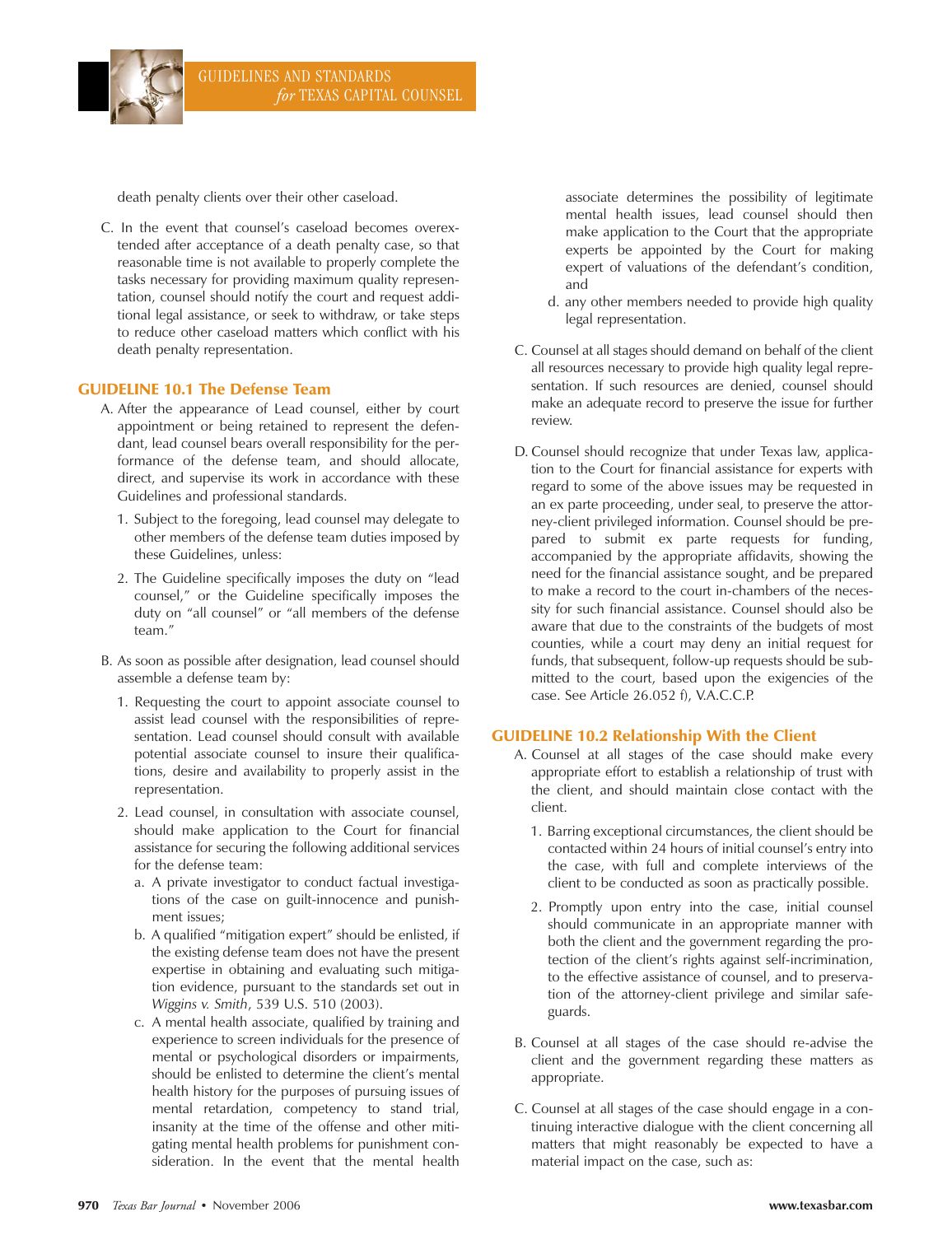### GUIDELINES AND STANDARDS *for* TEXAS CAPITAL COUNSEL



- 1. the progress of and prospects for the factual investigation, and what assistance the client might provide to it;
- 2. current or potential legal issues;
- 3. the development of a defense theory;
- 4. presentation of the defense case;
- 5. potential agreed-upon dispositions of the case;
- 6. litigation deadlines and the projected schedule of caserelated events; and
- 7. relevant aspects of the client's relationship with correctional, parole or other governmental agents (e.g., prison medical providers or state psychiatrists).

#### GUIDELINE 10.3 Additional Obligations of Counsel Representing a Foreign National

- A. Counsel at every stage of the case should make appropriate efforts to determine whether any foreign country might consider the client to be one of its nationals.
- B. Counsel representing a foreign national should:
	- 1. Immediately determine if the client's ability to communicate with counsel, in English, is sufficient to allow counsel and the client to adequately communicate. Counsel must recognize that some foreign nationals speak in dialects of which counsel may be unfamiliar, resulting in unintended miscommunication.
	- 2. If there are any language conflicts, counsel should immediately request the court to appoint an appropriate interpreter to assist the defense in all stages of the proceeding, or counsel may request permission to withdraw due to language problems. It is highly recommended that both lead and associate counsel have adequate communication with the defendant, rather than just one of counsel.
	- 3. Immediately advise the client of his or her right to communicate with the relevant consular office; and
	- 4. Obtain the consent of the client to contact the consular office. After obtaining consent, counsel should immediately contact the client's consular office and inform it of the client's detention or arrest. Counsel who is unable to obtain consent should exercise his or her best professional judgment under the circumstances.

#### GUIDELINE 11.1 Trial Investigation

- A. Counsel at every stage have an obligation to conduct thorough and independent investigations relating to the issues of both guilt and penalty.
	- 1. The investigation regarding guilt should be conducted regardless of any admission or statement by the client concerning the facts of the alleged crime, or overwhelming evidence of guilt, or any statement by the client that evidence bearing upon guilt is not to be collected or presented.
- 2. The investigation for the guilt-innocence phase of the trial should generally encompass the following aspects:
	- a. Extensive interviews with the client to determine: the background information in the case; any potential defenses; the identity of any witnesses available for guilt-innocence, or on punishment; the names and addresses of all available family members; medical history; educational history; criminal history, etc.;
	- b. Informal discovery requests (before indictment if possible) should be immediately made to law enforcement and the district attorney for witness statements, police reports, witness lists, physical evidence, names of co-defendants (and any deals made with witnesses to testify); search and arrest warrant documents, copies of written or oral statements of the defendant, and any other information immediately available to permit commencement of the defense investigation. After indictment, formal discovery motions should be immediately submitted to the Court for resolution and ruling.
	- c. Interviewing as soon as practically possible any potential witnesses relevant to the issues of guiltinnocence, properly preserving such witness information by written statement, affidavit or audio/video recording.
	- d. Reviewing the scene of the crime, recording exact locations of relevant events, lighting conditions, physical layout, etc.
	- e. Interviewing family members and other relevant witnesses to the defendant's mental health condition.
	- f. Conducting review of entire client's entire criminal history, including obtaining copies of prior conviction records, arrests, etc.
	- g. Research and preparation of pretrial strategy for suppression motions, motions to quash, discovery requests, both formal and informal, etc.
	- h. Plan trial strategy, including discovery requests, pretrial motion practice, jury selection, cross examination techniques of State witnesses, probable legal issues arising during trial, presentation of defense case (including defendant's possible testimony), possible rebuttal issues, jury charge issues, final argument strategy.
	- i. Conducting a review of the client's possible mental retardation, in view of the decision of *Atkins v. Virginia*, 536 U.S. 304 (2002). Counsel are advised that the issue of mental retardation may not easily be determined from the attorneys' interviews with the client. The client will generally attempt to "mask" such condition. Special expertise in recognizing actual mental retardation is required. Counsel are advised to pursue pretrial hearings to challenge any attempt by the State to seek death, if there is credible evidence of mental retardation, until such time as the Texas Legislature sets a statu-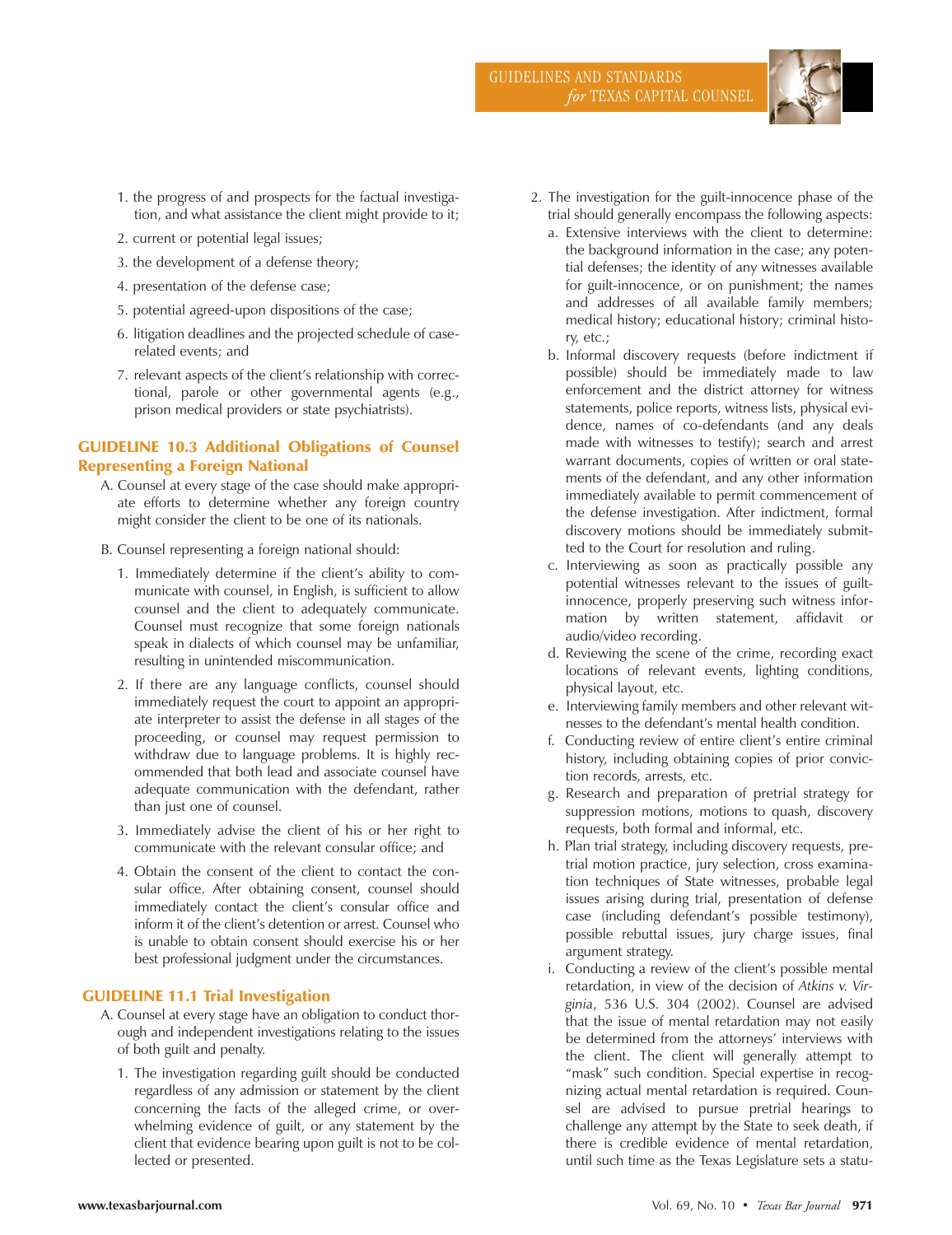

tory procedure, or the U.S. Supreme Court determines that pretrial hearings are not constitutionally required on the mental retardation issue.

- j. In view of the decision of *Roper v. Simmons*, U.S. (No. 03-633, 3/1/05), especially in cases involving aliens, where the client's date of birth may be difficult to document, a special investigation may be required to ascertain the true "age" of the defendant to ensure that he is "death eligible" and if not, ensure that the prosecution is aware of such evidence. Counsel are advised that it may be necessary to pursue special pretrial hearings to challenge any attempt by the State to seek death, if there is credible evidence that the client is under 18 years of age, or if there is no credible evidence to show his exact birthdate, as it would appear that the State has the burden to prove an accurate date of birth before death is sought.
- 3. The investigation regarding penalty should be conducted regardless of any statement by the client that evidence bearing upon penalty is not to be collected or presented.
	- a. Discovery all efforts should be made to determine, well in advance of trial, the evidence the State intends to use during the punishment phase of the trial, extraneous offenses, prior criminal convictions, and expert witnesses.
	- b. The investigation for the punishment phase of the trial should generally encompass the following aspects:
		- i. Development of character witnesses and family background evidence, and where applicable, relevant records and witnesses from additional sources, including military, school, hospital, past employment, etc., to corroborate mitigating evidence theory;
		- ii. Development of expert witnesses on mental health issues, if any;
		- iii. Development of rebuttal witnesses for State's extraneous offenses, if any;
		- iv. Development of the defendant's testimony, if necessary;
		- v. Planning of cross examination of State witnesses;
		- vi. Preparation for jury charge issues; or,
		- vii. Preparation of final argument.
- B. Counsel at every stage have an obligation to conduct a full examination of the defense provided to the client at all prior phases of the case. This obligation includes at minimum interviewing prior counsel and members of the defense team and examining the files of prior counsel.
- C. Counsel at every stage have an obligation to satisfy themselves independently that the official record of the proceedings is complete and to supplement it as appropriate.

#### GUIDELINE 11.2 The Duty to Assert Legal Claims

- A. Counsel at every stage of the case, exercising professional judgment in accordance with these Guidelines, should:
	- 1. Consider all legal claims potentially available; and
	- 2. Thoroughly investigate the basis for each potential claim before reaching a conclusion as to whether it should be asserted; and
	- 3. Evaluate each potential claim in light of:
		- a. The unique characteristics of death penalty law and practice;
		- b. The near certainty that all available avenues of postconviction relief will be pursued in the event of conviction and imposition of a death sentence;
		- c. The importance of protecting the client's rights against later contentions by the government that the claim has been waived, defaulted, not exhausted, or otherwise forfeited; and,
		- d. Any other professionally appropriate costs and benefits to the assertion of the claim.
- B. Counsel who decide to assert a particular legal claim should:
	- 1. Present the claim as forcefully as possible, tailoring the presentation to the particular facts and circumstances in the client's case and the applicable law; and
	- 2. Ensure that a full record is made of all legal proceedings in connection with the claim.
- C. Counsel at all stages of the case should keep under consideration the possible advantages to the client of:
	- 1. Asserting legal claims whose basis has only recently become known or available to counsel; and
	- 2. Supplementing claims previously made with additional factual or legal information.

#### GUIDELINE 11.3 The Duty to Seek an Agreed-Upon **Disposition**

- A. Counsel at every stage of the case have an obligation to take all steps that may be appropriate in the exercise of professional judgment in accordance with these Guidelines to achieve an agreed-upon disposition.
- B. Counsel at every stage of the case should explore with the client the possibility and desirability of reaching an agreed-upon disposition. In so doing, counsel should fully explain the rights that would be waived, the possible collateral consequences, and the legal, factual, and contextual considerations that bear upon the decision. Specifically, counsel should know and fully explain to the client:
	- 1. The maximum penalty that may be imposed for the charged offense(s) and any possible lesser included or alternative offenses;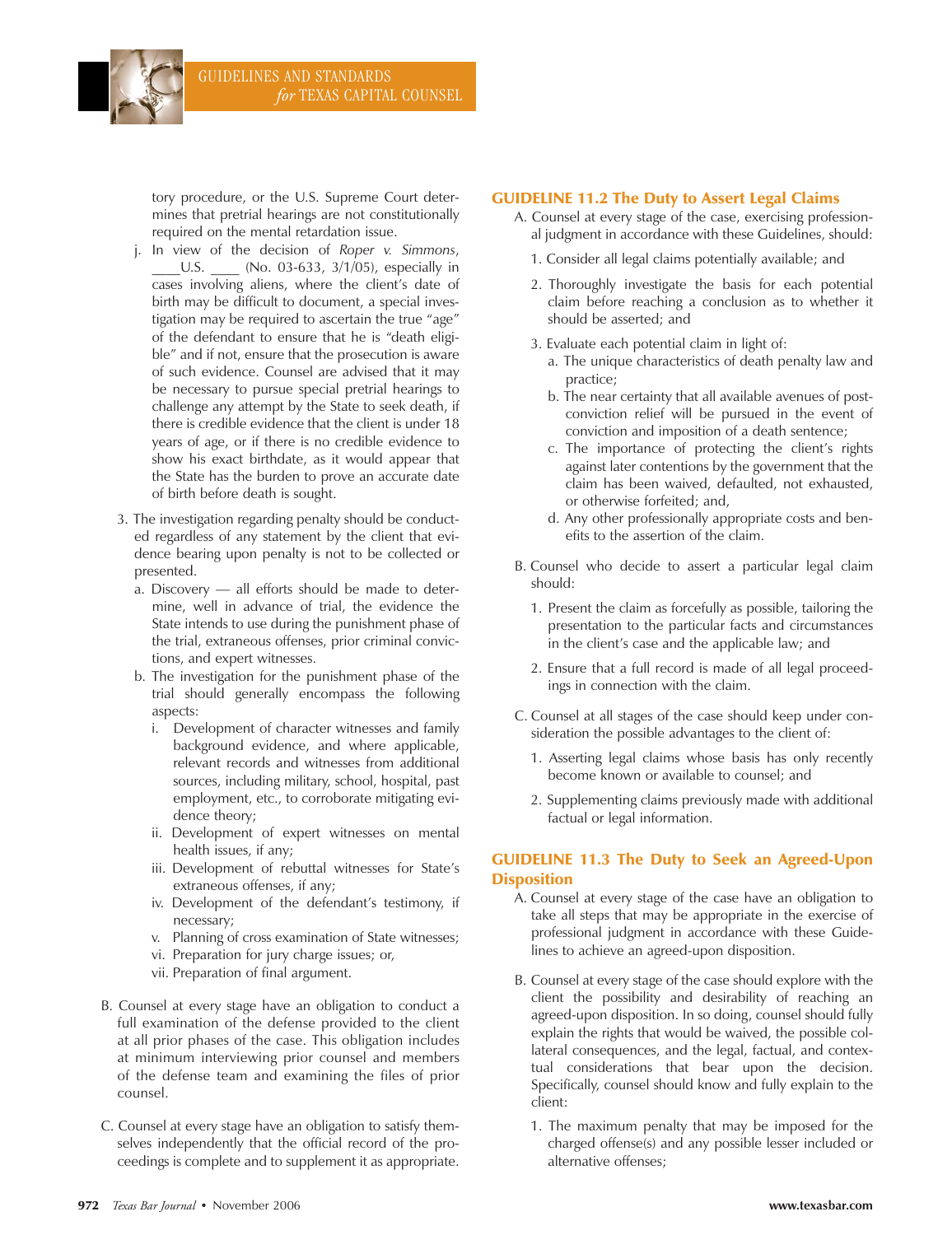#### GUIDELINES AND STANDARDS *for* TEXAS CAPITAL COUNSEL



- 2. Any collateral consequences of potential penalties less than death, such as forfeiture of assets, deportation, civil liabilities, and the use of the disposition adversely to the client in penalty phase proceedings of other prosecutions of him as well as any direct consequences of potential penalties less than death, such as the possibility and likelihood of parole, place of confinement, and good-time credits;
- 3. The general range of sentences for similar offenses committed by defendants with similar backgrounds;
- 4. The governing legal regime, including but not limited to whatever choices the client may have as to the fact finder and/or sentences;
- 5. The types of pleas that may be agreed to, such as a plea of guilty, a conditional plea of guilty, or a plea of nolo contendere or other plea which does not require the client to personally acknowledge guilt, along with the advantages and disadvantages of each;
- 6. Whether any agreement negotiated can be made binding on the court, on penal/parole authorities, and any others who may be involved;
- 7. The practices, policies and concerns of the particular jurisdiction, the judge and prosecuting authority, the family of the victim and any other persons or entities which may affect the content and likely results of plea negotiations;
- 8. Concessions that the client might offer, such as:
	- a. An agreement to waive trial by jury and to plead guilty to particular charges;
	- b. An agreement regarding future custodial status, such as one to be confined in a more onerous category of institution than would otherwise be the case;
	- c. An agreement to forego in whole or part legal remedies such as appeals, or for post-conviction relief, and/or parole or clemency applications;
	- d. An agreement to provide the prosecution with assistance in investigating or prosecuting the present case or other alleged criminal activity;
	- e. An agreement to engage in or refrain from any particular conduct, as appropriate to the case;
	- f. An agreement with the victim's family, which may include matters such as: a meeting between the victim's family and the client, a promise not to publicize or profit from the offense, the issuance or delivery of a public statement of remorse by the client, or restitution;
	- g. Agreements such as those described in Subsection (8) (a)-(f) respecting actual or potential charges in another jurisdiction;
- 9. Benefits the client might obtain from a negotiated settlement, including:
	- a. A guarantee that the death penalty will not be imposed;
- b. An agreement that the defendant will receive a specific sentence;
- c. An agreement that the prosecutor will not advocate a certain sentence, will not present certain information to the court, or will engage in or refrain from engaging in other actions with regard to sentencing;
- d. An agreement that one or more of multiple charges will be reduced or dismissed;
- e. An agreement that the client will not be subject to further investigation or prosecution for uncharged alleged or suspected criminal conduct;
- f. An agreement that the client may enter a conditional plea to preserve the right to further contest certain legal issues;
- g. An agreement that the court or prosecutor will make specific recommendations to correctional or parole authorities regarding the terms of the client's confinement;
- h. Agreements such as those described in Subsection (9) (a)-(g) respecting actual or potential charges in another jurisdiction.
- C. Counsel should keep the client fully informed of any negotiations for a disposition, convey to the client any offers made by the prosecution, and discuss with the client possible negotiation strategies.
- D. Counsel should inform the client of any tentative negotiated agreement reached with the prosecution, and explain to the client the full content of the agreement along with the advantages, disadvantages and potential consequences of the agreement.
- E. If a negotiated disposition would be in the best interest of the client, initial refusals by the prosecutor to negotiate should not prevent counsel from making further efforts to negotiate. Similarly, a client's initial opposition should not prevent counsel from engaging in an ongoing effort to persuade the client to accept an offer of resolution that is in the client's best interest.
- F. Counsel should not accept any agreed-upon disposition without the client's express authorization.
- G. The existence of ongoing negotiations with the prosecution does not in any way diminish the obligations of defense counsel respecting litigation.

#### GUIDELINE 11.4 Entry of a Plea of Guilty

- A. The informed decision whether to enter a plea of guilty lies with the client. In the event the client determines to enter a plea of guilty:
	- 1. Prior to the entry of the plea, counsel should:
		- a. Make certain that the client understands the rights to be waived by entering the plea and that the client's decision to waive those rights is knowing, voluntary and intelligent.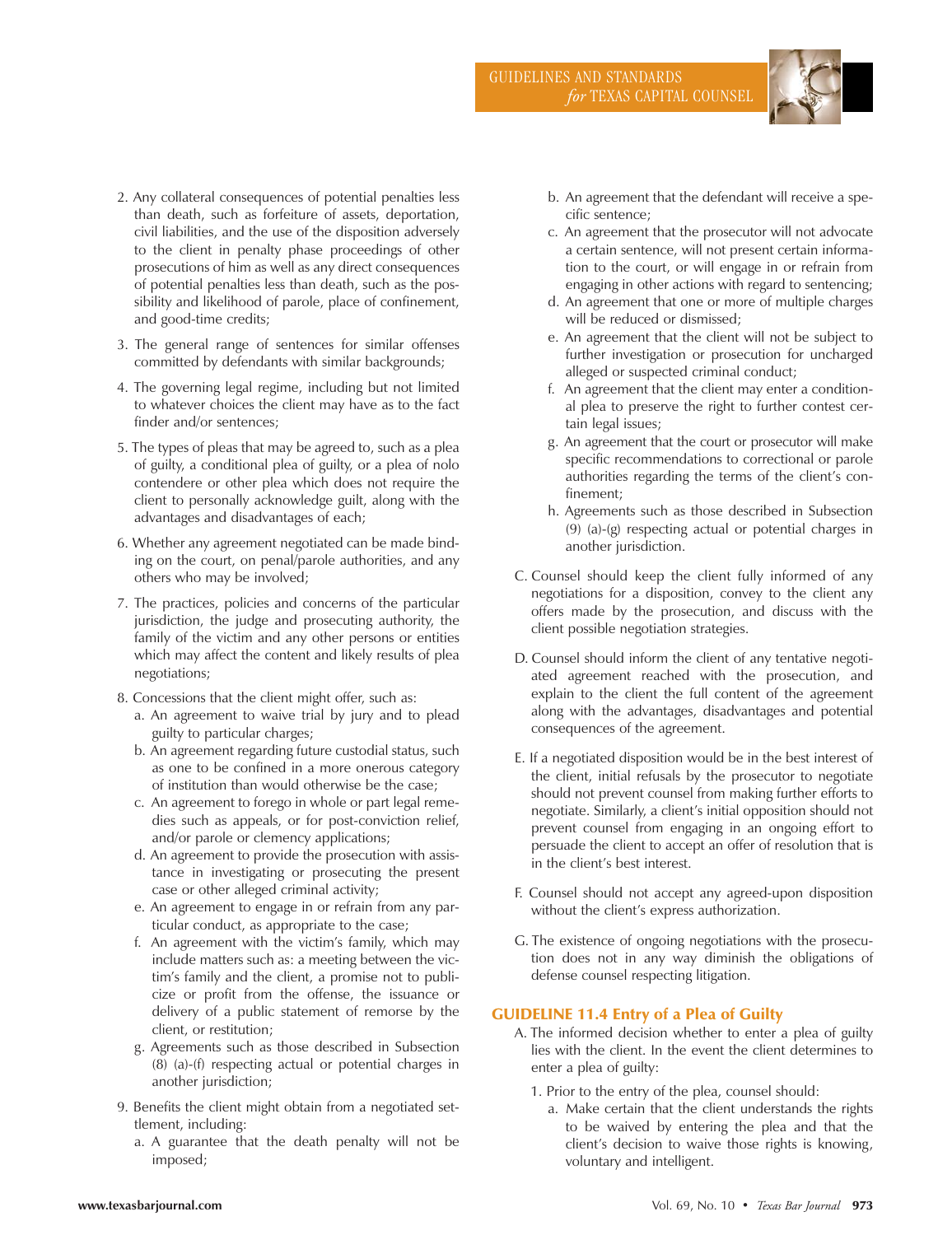

- b. Ensure that the client understands the conditions and limits of the plea agreement and the maximum punishment, sanctions, and other consequences to which he or she will be exposed by entering the plea.
- c. Explain to the client the nature of the plea hearing and prepare the client for the role he or she will play in the hearing, including answering questions in court and providing a statement concerning the offense.
- d. Ensure that the client is mentally competent and psychologically capable of making a decision to enter a plea of guilty.
- 2. During entry of the plea, counsel should make sure that the full content and conditions of any agreements with the government are placed on the record.

#### GUIDELINE 11.5 Trial Preparation Overall

A. As the investigations mandated by GUIDELINE 11.1 produce information, trial counsel should formulate a defense theory. Counsel should seek a theory that will be effective in connection with both guilt and penalty, and should seek to minimize any inconsistencies.

#### GUIDELINE 11.6 Voir Dire and Jury Selection

- A. Counsel should consider, along with potential legal challenges to the procedures for selecting the jury that would be available in any criminal case (particularly those relating to bias on the basis of race or gender), whether any procedures have been instituted for selection of juries in capital cases that present particular legal bases for challenge. Such challenges may include challenges to the selection of the grand jury and grand jury forepersons as well as to the selection of the petit jury venire.
- B. Counsel should be familiar with the precedents relating to questioning and challenging of potential jurors, including the procedures surrounding "death qualification" concerning any potential juror's belief about the death penalty. Counsel should be familiar with techniques: (1) for exposing those prospective jurors who would automatically impose the death penalty following a murder conviction or finding that the defendant is death-eligible, regardless of the individual circumstances of the case; (2) for uncovering those prospective jurors who are unable to give meaningful consideration to mitigating evidence; and (3) for rehabilitating potential jurors whose initial indications of opposition to the death penalty make them possibly excludable.
- C. Counsel should consider seeking expert assistance in the jury selection process.

#### GUIDELINE 11.7 The Defense Case Concerning Penalty

A. As set out in GUIDELINE 11.1, counsel at every stage of the case have a continuing duty to investigate issues bearing upon penalty and to seek information that supports mitigation or rebuts the prosecution's case in aggravation.

- B. Trial counsel should discuss with the client early in the case the sentencing alternatives available, and the relationship between the strategy for the sentencing phase and for the guilt-innocence phase.
- C. Prior to the sentencing phase, trial counsel should discuss with the client the specific sentencing phase procedures and advise the client of steps being taken in preparation for sentencing.
- D. Counsel at every stage of the case should discuss with the client the content and purpose of the information concerning penalty that they intend to present to the sentencing body, means by which the mitigation presentation might be strengthened, and the strategy for meeting the prosecution's case in aggravation.
- E. Counsel should consider, and discuss with the client, the possible consequences of having the client testify or make a statement to the sentencing body.
- F. In deciding which witnesses and evidence to prepare concerning penalty, the areas counsel should consider include the following:
	- 1. Witnesses familiar with and evidence relating to the client's life and development, from conception to the time of sentencing, that would be explanatory of the offense(s) for which the client is being sentenced, would rebut or explain evidence presented by the prosecutors, would present positive aspects of the client's life, or would otherwise support a sentence less than death:
	- 2. Expert and lay witnesses along with supporting documentation (e.g., school records, military records) to provide medical, psychological, sociological, cultural or other insights into the client's mental and/or emotional state and life history that may explain or lessen the client's culpability for the underlying offense(s); to give a favorable opinion as to the client's capacity for rehabilitation, or adaptation to prison; to explain possible treatment programs, or otherwise support a sentence less than death; and/or to rebut or explain evidence presented by the prosecutor;
	- 3. Witnesses who can testify about the applicable alternative to a death sentence and/or the conditions under which the alternative sentence would be served;
	- 4. Witnesses who can testify about the adverse impact of the client's execution on the client's family and loved ones;
	- 5. Demonstrative evidence, such as photos, videos, and physical objects (e.g., trophies, artwork, military medals), and documents that humanize the client or portray him positively, such as certificates of earned awards, favorable press accounts, and letters of praise or reference.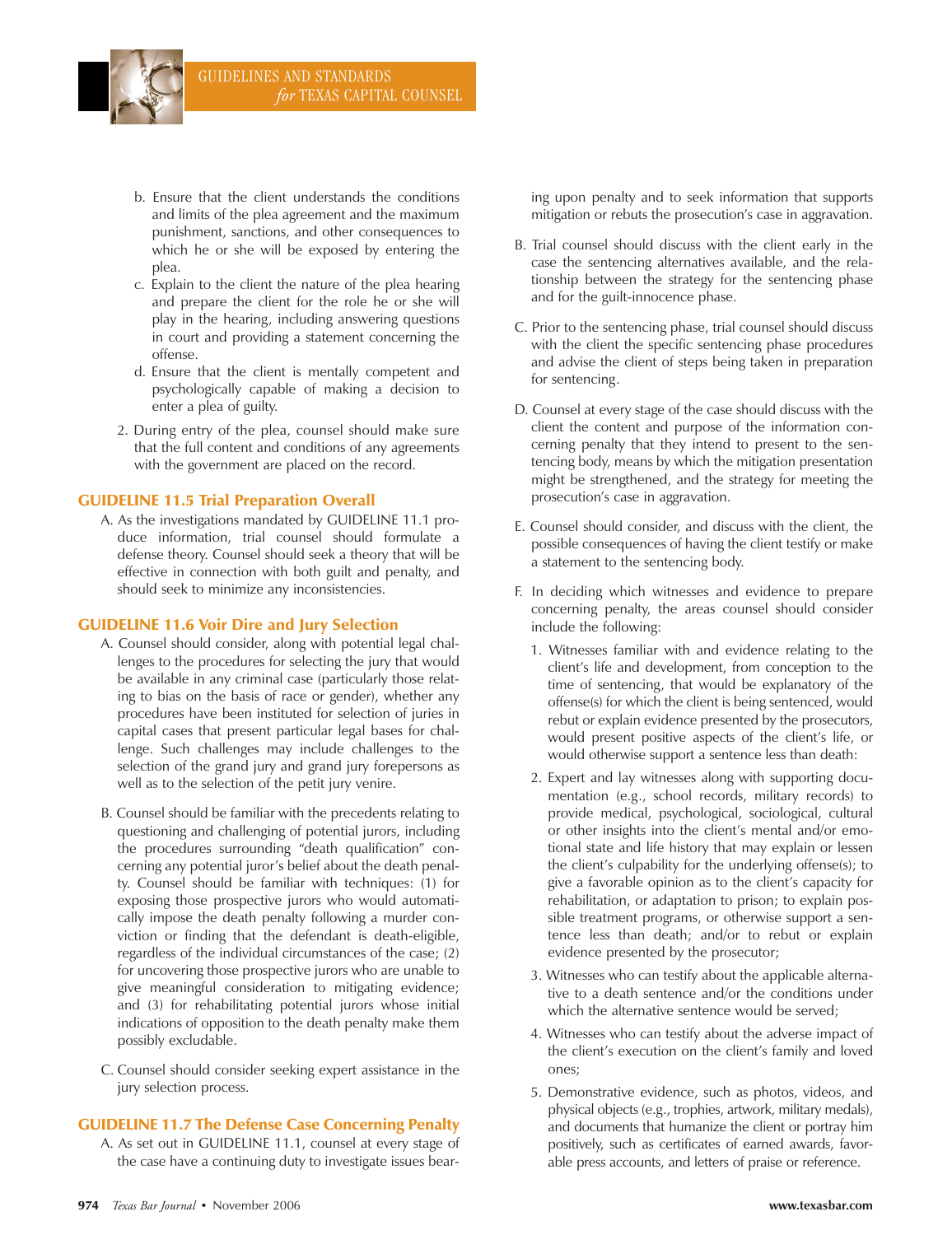#### GUIDELINES AND STANDARDS *for* TEXAS CAPITAL COUNSEL



- G. In determining what presentation to make concerning penalty, counsel should consider whether any portion of the defense case will open the door to the prosecution's presentation of otherwise inadmissible aggravating evidence. Counsel should pursue all appropriate means (e.g., motions in limine) to ensure that the defense case concerning penalty is constricted as little as possible by this consideration, and should make a full record in order to support any subsequent challenges.
- H. Trial counsel should determine at the earliest possible time what aggravating factors the prosecution will rely upon in seeking the death penalty and what evidence will be offered in support thereof. If the jurisdiction has rules regarding notification of these factors, counsel at all stages of the case should object to any non-compliance, and if such rules are inadequate, counsel at all stages of the case should challenge the adequacy of the rules.
- I. Counsel at all stages of the case should carefully consider whether all or part of the aggravating evidence may appropriately be challenged as improper, inaccurate, misleading, or not legally admissible.
- J. If the prosecution is granted leave at any stage of the case to have the client interviewed by witnesses associated with the government, defense counsel should carefully consider:
	- 1. What legal challenges may appropriately be made to the interview or the conditions surrounding it;
	- 2. The legal and strategic issues implicated by the client's cooperation or non-cooperation;
	- 3. Ensure that the client understands the significance of any statements made during such and interview; and,
	- 4. Attend the interview.
- K. Trial counsel should request jury instructions and verdict forms that ensure that jurors will be able to consider and give effect to all relevant mitigating evidence. Trial counsel should object to instructions or verdict forms that are constitutionally flawed, or are inaccurate, or confusing and should offer alternative instructions. Post-conviction counsel should pursue these issues through factual investigation and legal argument.
- L. Counsel at every stage of the case should take advantage of all appropriate opportunities to argue why death is not suitable punishment for their particular client.

#### GUIDELINE 11.8 Duty to Facilitate Work of Successor Counsel

A. In accordance with professional norms, all persons who are or have been members of the defense team have a continuing duty to safeguard the interests of the client and should cooperate fully with successor counsel. This duty includes, but is not limited to:

- 1. Maintaining the records of the case in a manner that will inform successor counsel of all significant developments relevant to the litigation;
- 2. Providing the client's files, as well as information regarding all aspects of the representation, to successor counsel;
- 3. Sharing potential further areas of legal and factual research with successor counsel; and cooperating with such professionally appropriate legal strategies as may be chosen by successor counsel.

#### GUIDELINE 12.1 Duties of Trial Counsel After Conviction

- A. Trial counsel should be familiar with all state and federal postconviction options available to the client. Trial counsel should discuss with the client the post-conviction procedures that will or may follow imposition of the death sentence.
- B. Trial counsel should take whatever action(s), such as filing of a motion for a new trial, will maximize the client's ability to obtain post-conviction relief.
- C. Trial counsel should not cease acting on the client's behalf until successor counsel has entered the case or trial counsel's representation has been formally terminated.
- D. Trial counsel should consider carefully whether they should accept appointment for the appeal of the case. While Texas law does permit trial counsel to be appointed for appeal upon a showing of "good cause," see Article 26.052 (k), V.A.C.C.P., the availability of some habeas issues may be negatively impacted by counsel's representation at both phases, resulting in claims conceivably being procedurally defaulted or waived. In the event that counsel and the appellant strongly desire that one of the trial counsel act as counsel on appeal, it is recommended that another independent counsel also be appointed as lead appellate counsel to prevent any conflicts.
- E. Trial counsel should take all appropriate action to ensure that the client obtains successor counsel as soon as possible.
- F. Trial counsel should cooperate with successor direct appeal, habeas and clemency counsel in providing relevant information to successor counsel, including trial counsel's prior representation files upon the client's consent, in order to maintain continuity of representation, and to assist future counsel in presentation of issues relevant to subsequent litigation efforts.

#### GUIDELINE 12.2 Duties of Post-Trial Counsel

- A. Duties of Direct Appeal Counsel
	- 1. Counsel should, upon being contacted by the court or client concerning representation in a capital appeal, immediately consult with the court and/or the clerk of the court to ascertain relevant information concerning relevant filing deadlines, in order to ensure that counsel's acceptance of the case permits counsel the maximum opportunity for proper representation.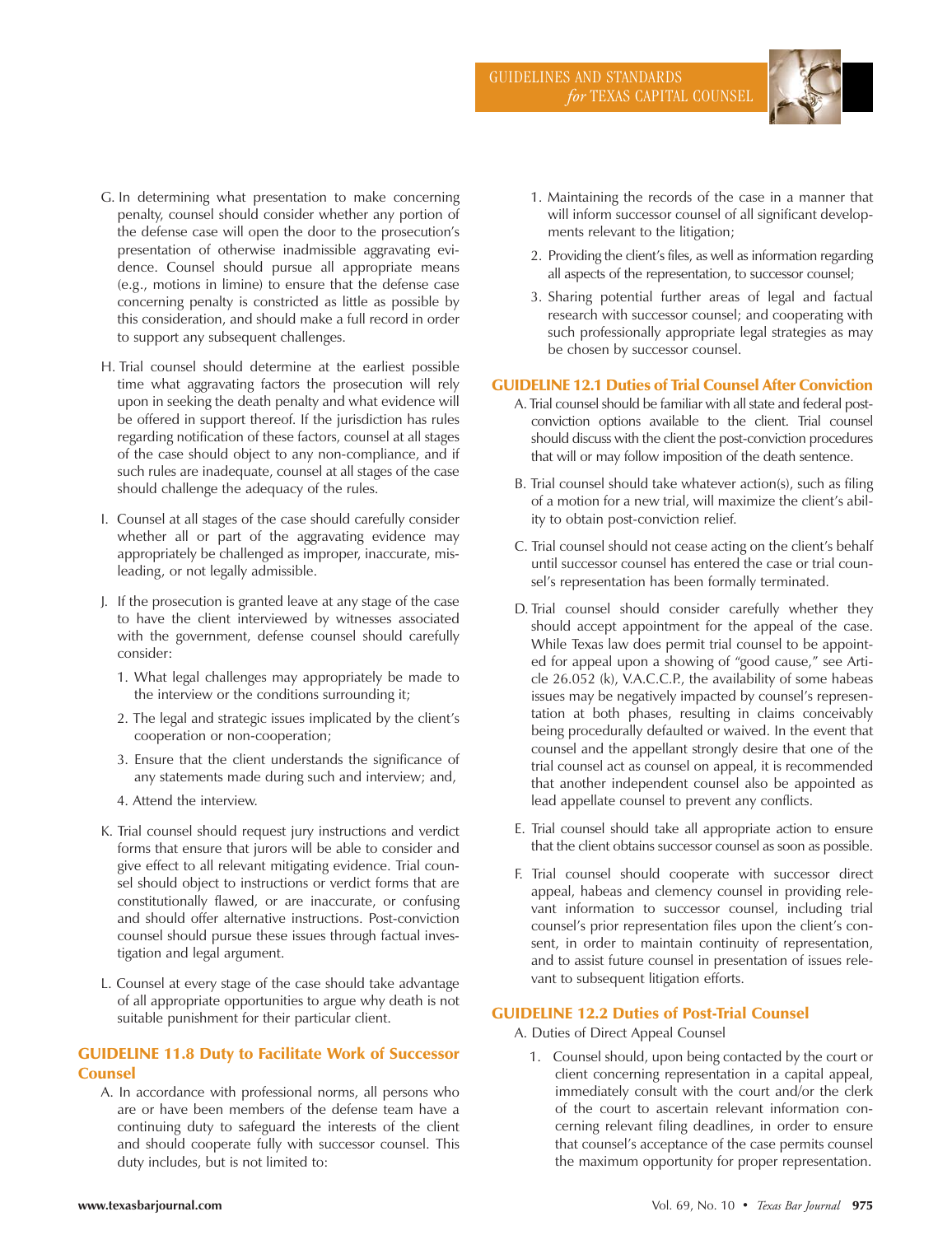

- 2. Counsel should immediately contact trial counsel to obtain background information on the client, the nature of the issues presented and the possibility of filing a motion for new trial with regard to any issues that need to be raised in such proceeding.
- 3. Counsel should, upon acceptance of appellate representation, immediately inform the court and the prosecution of his representation by filing the appropriate designation of counsel with the court, along with the proper designation of the Clerk's Record and Court Reporter's Record as mandated by the Texas Rules of Appellate Procedure.
- 4. Counsel should immediately request the trial court to appoint habeas corpus counsel, under Article 11.071, Code of Criminal Procedure, to represent the client in the parallel capital habeas proceedings. It is recommended that counsel on appeal contact qualified attorneys, certified by the Texas Court of Criminal Appeals for habeas representation, to determine their availability for representation and their desire to assist counsel in the particular case.
- 5. Counsel should consult and cooperate with habeas corpus counsel in order to maximize proper presentation of the respective appellate issues and habeas corpus issues to secure the best possible post-conviction review for the client.
- 6. Counsel should be cognizant of decisions with regard to capital murder issues from the U.S. Supreme Court, Fifth Circuit Court of Appeals, and from across the country, maintaining current research capabilities, including law library facilities, online legal resources, and all other resources for presentation of all available issues to the Court.
- 7. Counsel must recognize that errors are often committed by the clerk in preparation of the clerk's transcript, and by the court reporter in compiling the reporter's transcript, therefore counsel must ensure that the record is true, correct and complete in all respects. If errors or omissions are found, objections to the record must be immediately filed with the trial or appellate courts, to obtain corrections or hearings to insurer reliability of the record.
- 8. Counsel should fully review the appellate record for all reviewable errors, preparing a well-researched and drafted appellate brief which conforms with Court of Criminal Appeals rules and policies, ensuring that the brief is filed in a timely manner, timely notifying the Court of Criminal Appeals of his desire to present oral argument in the case, if appropriate.
- 9. Counsel should be prepared to prepare and file a Reply Brief in opposition to any brief filed by the District Attorney's Office within a timely manner.
- 10. Should counsel desire to present oral argument to the Court of Criminal Appeals, counsel should be familiar with the rules and policies of the Court concerning arguments, and ensure that his argument presented is geared to issues that are worthy of presentation under current standards, and not wasteful of the Court's time.
- 11. Counsel should be prepared to file a Motion for Rehearing with the Court of Criminal Appeals should the conviction be affirmed, or conversely, be prepared to defend against the State's Motion for Rehearing, should the Court of Criminal Appeals reverse the conviction on original submission.
- 12. Counsel should be prepared to research, prepare and file a Petition for Writ of Certiorari in the U.S. Supreme Court should the conviction be affirmed, or ensure that counsel is obtained or appointed to seek certiorari to review, should original appellate counsel not be prepared to proceed with such representation.
- 13. Should appellate relief be denied by the Court of Criminal Appeals and/or U.S. Supreme Court, counsel on appeal should consult with habeas counsel to ensure that federal habeas corpus counsel is assigned for future representation of the client.

#### B. Duties of Habeas Corpus Counsel

- 1. General Responsibilities
	- a. Habeas corpus counsel must understand that the state habeas corpus proceeding is not a second direct appeal. Direct appeal-like, record-based claims are not cognizable in state habeas corpus and can be fatal to the capital client. Counsel should not accept an appointment if he or she is not prepared to undertake the comprehensive extra-record investigation that habeas corpus demands.
	- b. Habeas corpus counsel cannot rely on the previously compiled record, but must conduct a thorough and independent investigation. Specifically, habeas counsel cannot rely on the work of, or representations made by, prior counsel to limit the scope of the post-conviction investigation. Counsel must not assume that the trial record presents either a complete or accurate picture of the facts and issues in the case.
	- c. Habeas corpus counsel must treat the habeas corpus stage as both the first and last meaningful opportunity to present new evidence to challenge the capital client's conviction and sentence. Therefore, counsel has a duty to conduct a searching inquiry to assess whether any constitutional violations may have taken place, including — but not limited to claims involving police and prosecutorial misconduct, faulty eyewitness evidence, unreliable jailhouse informant testimony, coerced confessions, dubious or flawed forensic scientific methods, inef-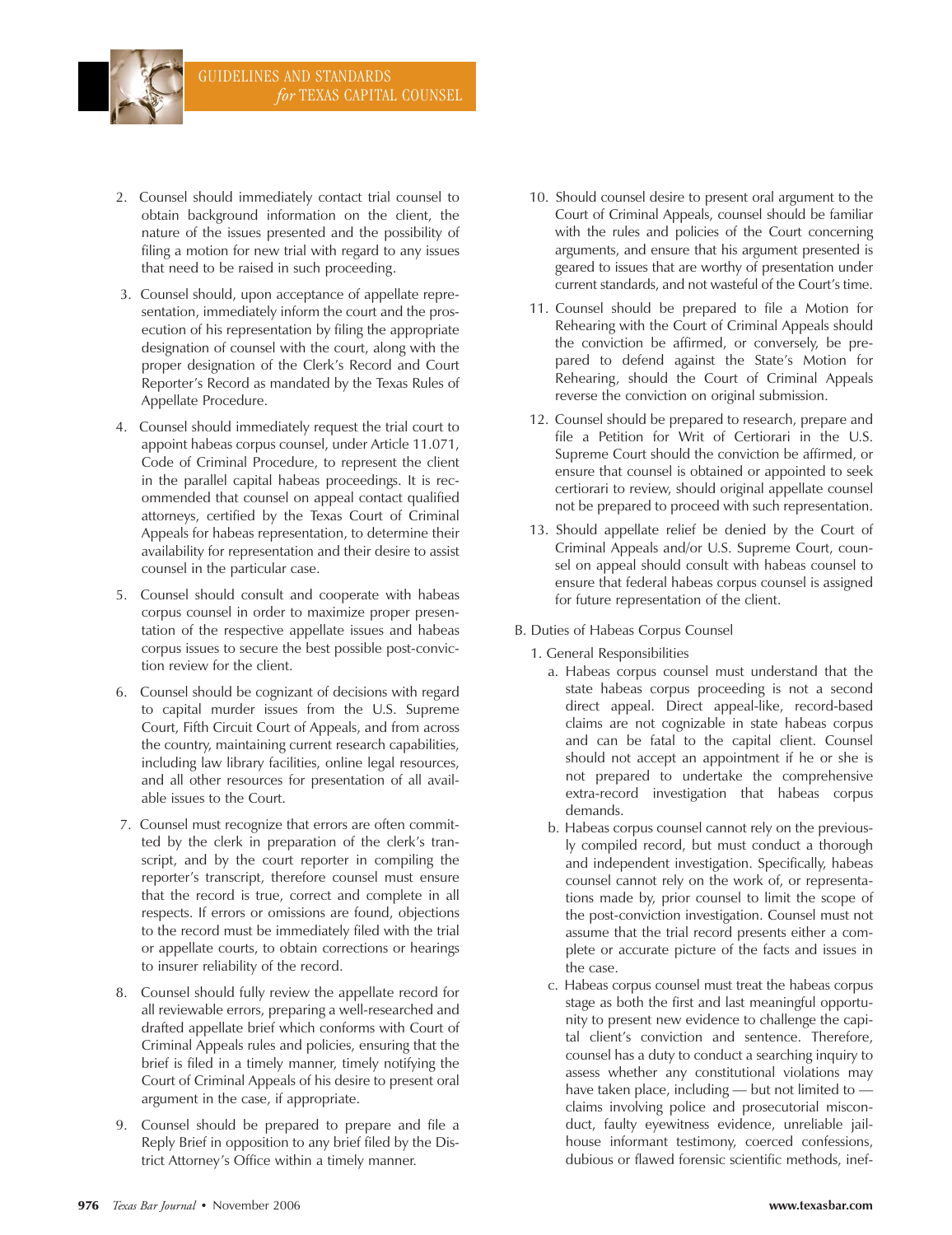



fective assistance of trial and appellate counsel, and juror misconduct.

- d. Because state habeas corpus is the first opportunity for a capital client to raise challenges to the effectiveness of trial or direct appeal counsel, state habeas corpus counsel should not accept the appointment if he or she represented the client at the capital murder trial or on direct appeal of the capital conviction and death sentence.
- e. Habeas corpus counsel should assume that any meritorious issue not contained in the first state application for writ of habeas corpus will be waived or procedurally defaulted in subsequent federal habeas corpus litigation, or barred by strict rules governing successive state habeas corpus applications. State habeas corpus counsel's lack of diligence, mistakes, missteps, and omissions will be attributed to the capital client and will follow the client throughout all remaining proceedings in state and federal court.
- f. Habeas corpus counsel must master the set of procedural rules and statutes that may restrict the capital client's opportunity for federal habeas corpus review, including the federal statute of limitations found in the Antiterrorism and Effective Death Penalty Act. State habeas corpus counsel's failure to understand AEDPA's implications may result in the unwitting forfeiture of a capital client's right to federal habeas corpus review.
- g. Attorneys seeking to qualify to receive state habeas corpus appointments should be required to satisfactorily complete a comprehensive training program. At least once every two years, attorneys seeking to remain on the state habeas corpus appointment roster should be required to successfully complete a specialized training program that focuses on the representation of death row inmates in state and federal post-conviction proceedings.
- 2. Client Communication
	- a. Without exception, habeas corpus counsel has a duty to meet the capital client face-to-face as soon as possible after appointment. Counsel, or some member of the defense team, should make every effort to establish a relationship of trust with the client. It is also essential for counsel or some member of the defense team to develop a relationship of trust with the client's family or others on whom the client relies for support and advice.
	- b. Habeas corpus counsel has a duty to keep the capital client informed of case developments, the progress of the investigation, potential legal issues, and litigation deadlines. Although some strategic decisions require the client's knowledge and agreement, others, which may be made by counsel, should nonetheless be fully discussed with the client beforehand.
- c. It is a dereliction of habeas corpus counsel's duty to simply acquiesce to a capital client's insistence that he or she wishes to be executed, or wants to challenge only the conviction but not the sentence. Counsel must try to identify the source of the client's feelings about these matters. Counsel should consult lawyers, clergy, mental health professionals, the client's family or others who have worked with similarly situated death row inmates.
- d. Habeas corpus counsel should be familiar enough with the capital client's mental condition to make a reasoned decision — fully documented, for the benefit of actors at later stages of the case whether to assert the position that the client is not competent to waive further proceedings.
- e. Habeas corpus counsel should make appropriate efforts to determine whether any foreign country might consider the capital client to be one of its nationals. Unless predecessor counsel has already done so, counsel representing a foreign national should immediately advise the client of his or her right to communicate with the relevant consular office; and obtain the consent of the client to contact the consular office. After obtaining consent, counsel should immediately contact the client's consular office and inform it of the client's conviction and sentence.
- 3. The Duty to Investigate
	- a. Because habeas corpus counsel must review what are, in essence, two different trials, providing quality representation in capital cases requires counsel to conduct a thorough and independent investigation of both the conviction and sentence. Habeas corpus counsel must promptly obtain the investigative resources necessary to examine both phases, including the assistance of a fact investigator and a mitigation specialist, as well as any appropriate experts.
	- b. Habeas corpus counsel must obtain and read the entire record of the trial, including all transcripts and motions. Counsel has an obligation to independently verify that the official record of all prior proceedings is complete, and to supplement it if necessary. Counsel must also inspect the evidence and obtain the files of trial and appellate counsel, scrutinizing them for what is missing as well as what is present. Counsel should interview prior counsel and members of the defense team.
	- c. Because the mental vulnerabilities of many death row inmates increase the possibilities for error, habeas corpus counsel must take seriously the possibility of the capital client's innocence, carefully analyze the quality of the prosecution's case in aggravation, and investigate all possible defenses and potentially mitigating evidence.

CONTINUED ON PAGE 980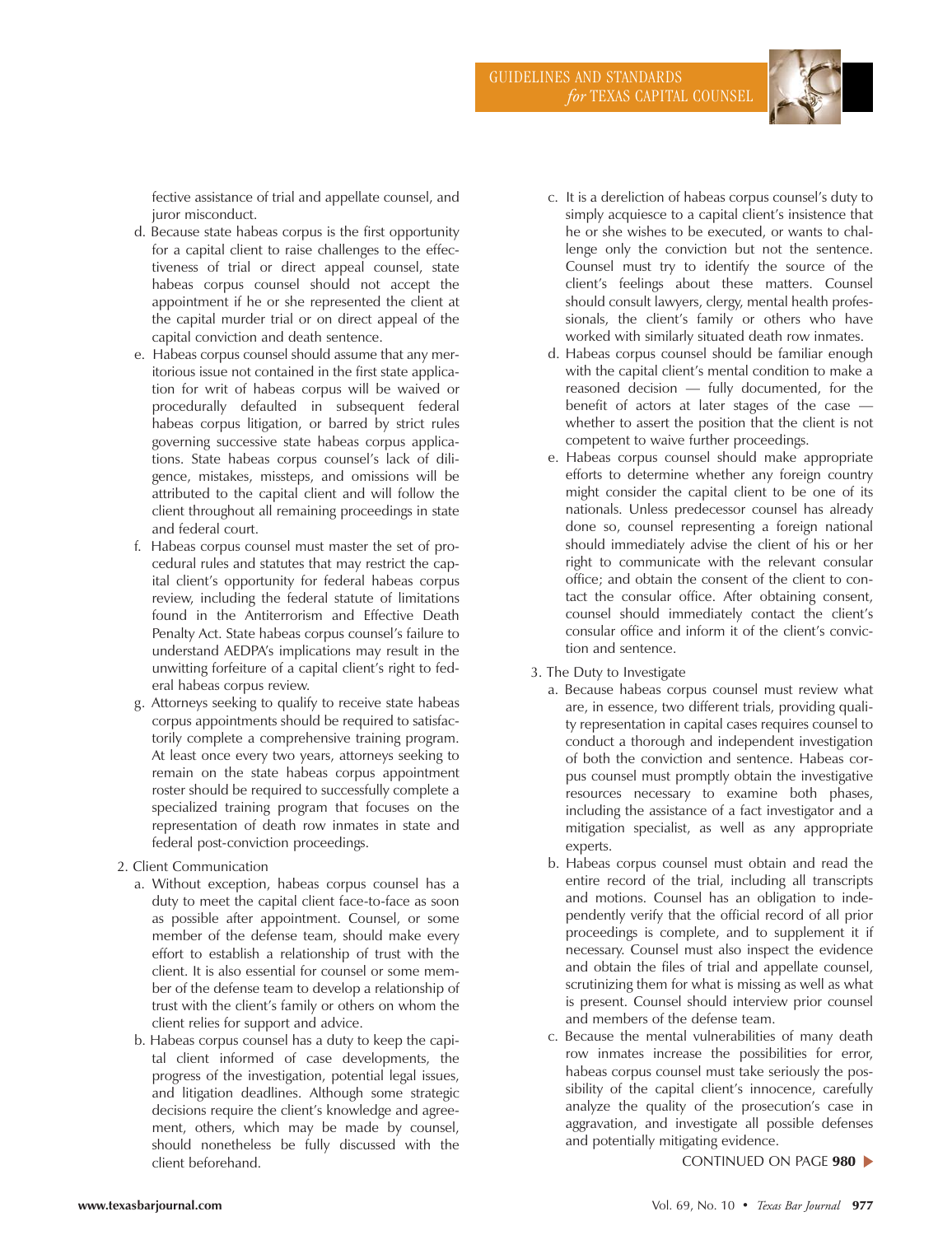- d. In short, habeas corpus counsel has a duty to make an independent examination of all of the available evidence — both that which the jury heard and that which it did not — to determine whether the jurors made a fully informed resolution of the issues at both guilt and punishment.
- 4. The Guilt-Innocence Phase Investigation
	- a. Habeas corpus counsel should conduct a guilt-innocence phase investigation regardless of any admission or statement by the capital client about the facts of the crime, or overwhelming evidence of guilt, or any statement by the client that evidence bearing upon guilt is not to be examined. Instead, counsel must independently investigate the circumstances of the crime and all evidence inculpating the client. Counsel should not assume the accuracy of the evidence admitted at trial.
	- b. Informal discovery requests should be made to law enforcement and the district attorney for additional documentation not contained within the district clerk's file, such as: witness statements; police reports; physical evidence; search and arrest warrant documents; and any other information immediately available to permit commencement of the habeas investigation.
	- c. Should the State not maintain a complete open file policy, formal discovery motions should be pursued to the Court for resolution and ruling. Counsel should further be aware that requests may be made for disclosure of district attorney files through the Texas Attorney General's Open Records Division.
	- d. The assistance of a fact investigator with specialized training is indispensable to discovering and developing the facts that must be unearthed in habeas corpus proceedings.
	- e. Habeas corpus counsel's obligation to reinvestigate the case will require counsel to interview most, if not all, of the critical witnesses for the prosecution and investigate their backgrounds. Counsel must determine if a witness's testimony bears scrutiny or whether motives for fabrication or bias were left uncovered at the time of trial.
	- f. Habeas corpus counsel must also assess all of the non-testimonial evidence and consider whether to perform independent forensic testing, either because some technology, such as DNA testing, was unavailable at the time of trial, or because trial counsel failed to ensure that the necessary testing took place.
	- g. Habeas corpus counsel should seek out and interview potential witnesses who might challenge the prosecution's version of events, including eyewitnesses or other witnesses having purported knowledge of events surrounding the offense; potential alibi witnesses; witnesses familiar with aspects of the capital client's life history that might affect the likelihood that the client committed the offense or the degree of culpability for the offense.
- h. Habeas corpus counsel must attempt to obtain evidence and information in the possession of the prosecution or law enforcement authorities, including police reports, autopsy reports, photos, video or audio tape recordings, and crime scene and crime lab reports, together with the raw data forming the basis of any reports or conclusions, and any other physical evidence. Counsel should pursue such evidence and information through public information act requests to the appropriate government agencies, or through informal and formal discovery.
- Habeas corpus counsel has a duty to conduct additional investigation to determine whether racial discrimination tainted the imposition of the death penalty or the composition of the jury. Counsel should investigate whether minorities or women were underrepresented on the jury lists from which grand and petit juries were drawn.
- j. Habeas corpus counsel should maintain copies of media reports about the case to determine the effects of pretrial publicity, as well as to review the public statements of potential witnesses and other trial participants.
- 5. The Mitigation Investigation
	- a. Habeas corpus counsel must conduct a mitigation investigation regardless of the expressed desires of the capital client. Counsel may not conclude that a mitigation investigation would be futile, because counsel cannot responsibly advise a client about the merits of different courses of action, the client cannot make informed decisions, and counsel cannot be sure of the client's competency to make such decisions, unless counsel has first conducted a thorough investigation.
	- b. Habeas corpus counsel should not rely on his or her own observations of the capital client's mental status as sufficient to detect the array of conditions (e.g., post traumatic stress disorder, fetal alcohol syndrome, pesticide poisoning, lead poisoning, schizophrenia, mental retardation) that could be of critical importance. For that reason, at least one member of the defense team should be qualified to screen for mental or psychological disorders or defects and recommend further investigation of the client if necessary.
	- c. Habeas corpus counsel should retain an independent mitigation specialist as a member of the defense team as soon as possible after appointment. The mitigation specialist should have the ability to: (i.) compile a comprehensive and well-documented psychosocial history of the client based on an exhaustive investigation, interviews, and collection of documents; (ii.) analyze the significance of the information in terms of impact on development, including effect on personality and behavior; (iii.) find mitigating themes in the client's life history; (iv.) identify the need for assistance from mental health experts; (v.) assist in locating appropriate experts;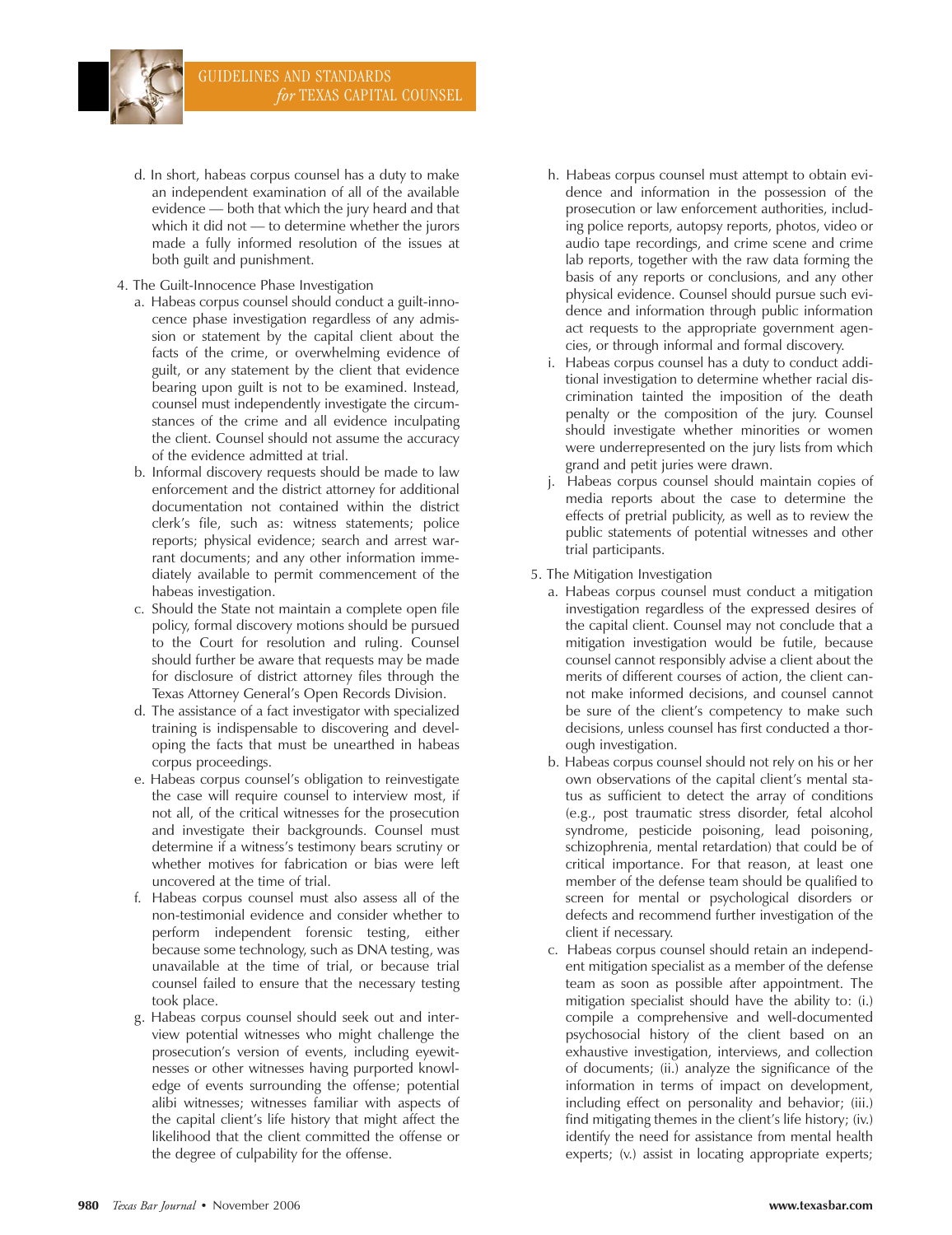



(vi.) provide social history information to experts to enable them to conduct competent and reliable evaluations; and (vii.) work with the defense team and experts to develop a comprehensive and cohesive case in mitigation that could have been presented at trial.

- d. Habeas corpus counsel's mitigation investigation should include a review of the capital client's (i.) medical history (including hospitalizations, mental and physical illness or injury, alcohol and drug use, prenatal and birth trauma, malnutrition, developmental delays, and neurological damage); (ii.) family and social history (including physical, sexual, or emotional abuse; family history of mental illness, cognitive impairments, substance abuse, or domestic violence; poverty, familial instability, neighborhood environment, and peer influence); other traumatic events such as exposure to criminal violence, the loss of a loved one, or a natural disaster; experiences of racism or other social or ethnic bias; cultural or religious influences; failures of government or social intervention (e.g., failure to intervene or provide necessary services, placement in poor quality foster care or juvenile detention facilities); (iii.) educational history (including achievement, performance, behavior, and activities) and special educational needs (including cognitive limitations and learning disabilities); (iv.) military service, (including length and type of service, conduct, special training, combat exposure, health and mental health services); (v.) employment and training history (including skills and performance, and barriers to employability); and (vi.) prior juvenile and adult correctional experience (including conduct while under supervision, in institutions of education or training, and regarding clinical services).
- e. Note: Counsel should be advised that, in obtaining a prisoner's records from the Texas Department of Corrections, Institutional Division, some records can be found at the main Classification Division of the TDC in Huntsville, but also, other records are separately maintained at the Polunsky Unit, the Death Row facility, therefore any investigation or subpoena of records needs to be directed at both locations.
- f. Habeas corpus counsel should locate and interview the capital client's family members (who may suffer from some of the same impairments as the client), and virtually everyone else who knew the client and his family, including neighbors, teachers, clergy, case workers, doctors, correctional, probation, or parole officers, and others.
- g. Habeas corpus counsel should obtain releases for securing confidential records relating to all potentially relevant information about the capital client, his or her siblings and parents, and other family members, including but not limited to school records, social service and welfare records, juvenile dependency or family court records, medical records, military records, employment records,

criminal and correctional records, family birth, marriage, and death records, alcohol and drug abuse assessment or treatment records, and U.S. Bureau of Citizenship and Immigration Services records.

- h. Habeas corpus counsel must also investigate prior convictions and unadjudicated offenses that the prosecution presented as aggravating circumstances, or that otherwise came into evidence. If a prior conviction is legally flawed, counsel should seek to have it set aside. Counsel may also find extenuating circumstances that can be offered to lessen the weight of a prior conviction or unadjudicated offense.
- 6. Making a Record
	- a. Habeas corpus counsel must demand on behalf of the capital client all resources necessary to provide high quality legal representation, to conduct a thorough investigation of both the conviction and sentence, to procure documentary evidence, and to retain experts. Because counsel should not have to disclose privileged communications or strategy to the prosecution in order to secure these resources, counsel must insist upon making such requests ex parte and in camera. If resources are denied, counsel should make an adequate record to preserve the issue for further review.
	- b. Habeas corpus counsel must ensure that there is a complete record for every issue raised, including objections, motions, statements of grounds, oral and written arguments of both sides, discussions among counsel and the court, evidence proffered and received, rulings of the court, reasons given by the court for its rulings, and any agreements reached between the parties. If a court refuses to allow a proceeding to be recorded, counsel should state the objection to the court's refusal and, at the first available opportunity, make a record of what transpired in the unrecorded proceeding.
	- c. Habeas corpus counsel must file a written request for an evidentiary hearing on all disputed factual issues and provide the trial court with an in-depth explanation of why a hearing is necessary.

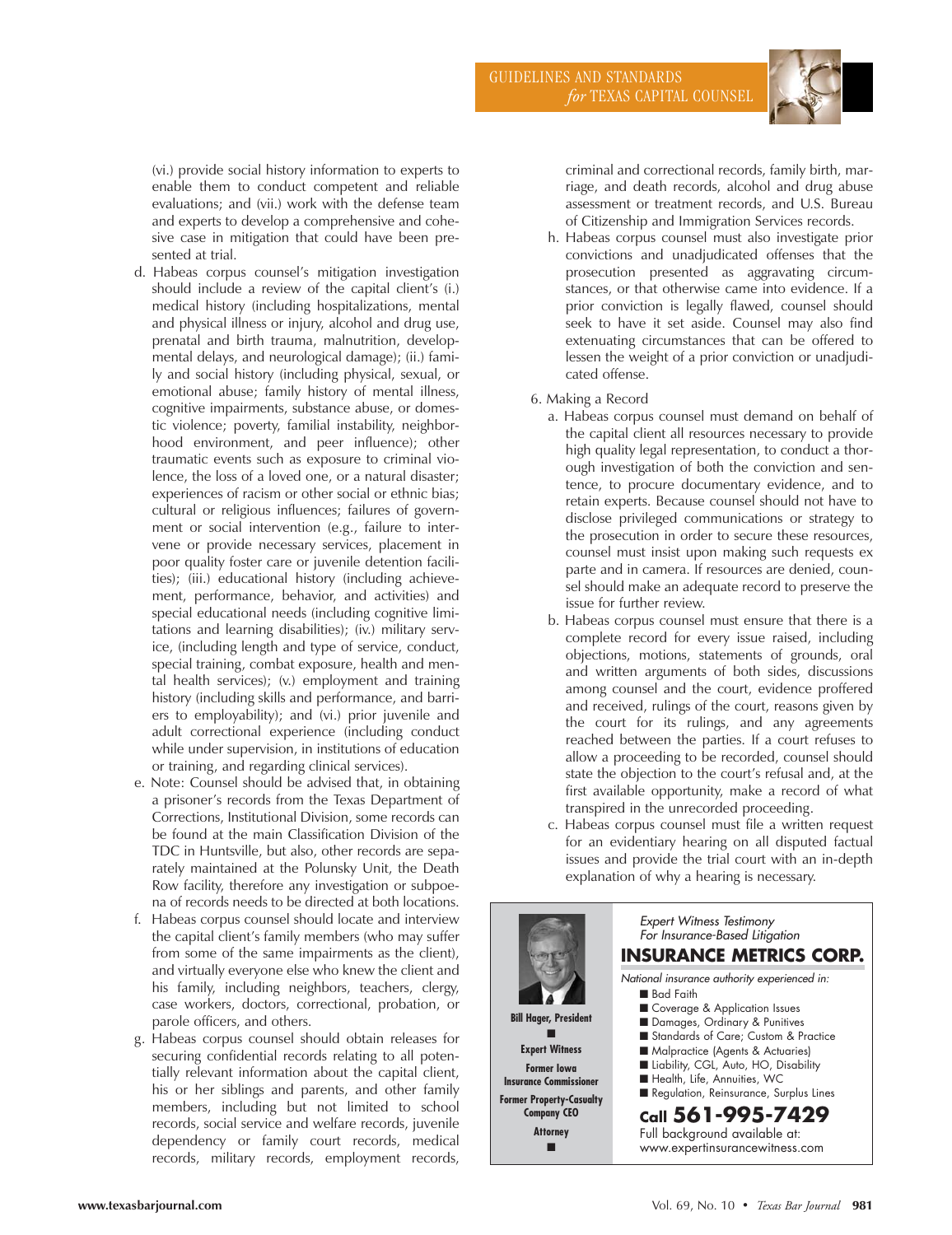

- 7. Presenting Legal Claims
	- a. Habeas corpus counsel must evaluate each potential claim in light of the near certainty that any claim not presented in the first state application for writ of habeas corpus will be waived or otherwise defeated by defenses such as procedural default or failure to exhaust. For this reason, counsel must be especially sensitive to the need to preserve all potential issues for later review by including them in the first state application for writ of habeas corpus.
	- b. Habeas corpus counsel should consider every legal claim potentially available, and thoroughly investigate the basis for each potential claim before deciding not to include it in the first state application for writ of habeas corpus.
	- c. Habeas corpus counsel has a duty to preserve issues calling for a change in existing precedent. Counsel should object to anything that appears unfair or unjust even if it involves challenging well-accepted practices and long-standing precedent.
	- d. Habeas counsel should attach all available proof to the application (affidavits, documentary evidence, etc.) even though doing so is not technically required by state law. Failing to attach proof in state court will likely waive the client's ability to present it in federal court. When proof is unavailable, habeas counsel should plead all factual allegations with the greatest possible specificity.
	- e. Habeas corpus counsel should consider the possible advantages to the capital client of asserting legal claims whose basis has only recently become known or available to counsel. Counsel should supplement claims previously made with additional factual or legal information that comes to counsel's attention, even if it occurs after the first state application for writ of habeas corpus has been filed.
- 8. Negotiating a Settlement
	- a. Habeas corpus counsel has an obligation to take all steps that may be appropriate in the exercise of professional judgment to achieve an agreed upon disposition of the case. If a negotiated disposition would be in the best interest of the capital client, initial refusals by the prosecutor to negotiate should not prevent counsel from making further efforts to negotiate. Similarly, a client's initial opposition should not prevent counsel from engaging in an ongoing effort to persuade the client to accept an offer of resolution that is in the client's best interest.
	- b. Habeas corpus counsel should consider making overtures to members of the victim's family — possibly through an intermediary, such as a clergy member, victim liaison, or representative of an organization such as Murder Victim's Families for Reconciliation to ascertain their current feelings about the death penalty and the possibility of settling the case.
- 9. Facilitating Federal habeas Corpus Review
	- a. State habeas corpus counsel must file a motion for appointment of federal habeas counsel in federal

district court immediately after the conclusion of state habeas corpus proceedings, as required by Section 2 of Article 11.071. Any delay in filing this motion may deprive the capital client of the right to federal review.

- b. If state habeas corpus counsel does not intend to continue representing the capital client in federal habeas corpus proceedings, state habeas corpus counsel must not cease acting on the capital client's behalf until the federal district court has formally appointed new counsel. State habeas corpus counsel's duty includes monitoring the case in federal district court and, if necessary, urging the federal district court to appoint federal habeas corpus counsel as soon as possible after the termination of state habeas corpus proceedings.
- c. Even after state habeas corpus counsel has been formally replaced, he or she owes a continuing duty of complete fidelity to the capital client. State habeas corpus counsel has a responsibility to cooperate with successor counsel in evaluating state habeas corpus counsel's representation of the client.
- d. State habeas corpus counsel's continuing duty to safeguard the interests of the capital client and cooperate fully with successor counsel includes, but is not limited to, maintaining the records of the case in a manner that will inform successor counsel of all significant developments relevant to the litigation; providing the client's files, as well as information regarding all aspects of the representation, to successor counsel; sharing potential further areas of legal and factual research with successor counsel; and cooperating with such professionally appropriate legal strategies as may be chosen by successor counsel.
- C. Duties of Clemency Counsel
	- 1. Clemency counsel should be familiar with the procedures for, and permissible substantive content of, a request for clemency. Clemency counsel should timely contact the Texas Board of Pardons and Paroles to determine the current and present rules and regulations for seeking clemency in death penalty cases. Counsel are advised that these rules and regulations change on a regular basis, thus this immediate contact is absolutely necessary to ensure preparation and filing of proper documents that will be considered by the Board.
	- 2. Clemency counsel should conduct an investigation in accordance with GUIDELINE 12.2.
	- 3. Clemency counsel should ensure that clemency is sought in as timely and persuasive a manner as possible, tailoring the presentation to the characteristics of the particular client, case and jurisdiction.
	- 4. Clemency counsel should ensure that the process governing consideration of the client's application is substantively and procedurally just, and, if it is not, should seek appropriate redress.